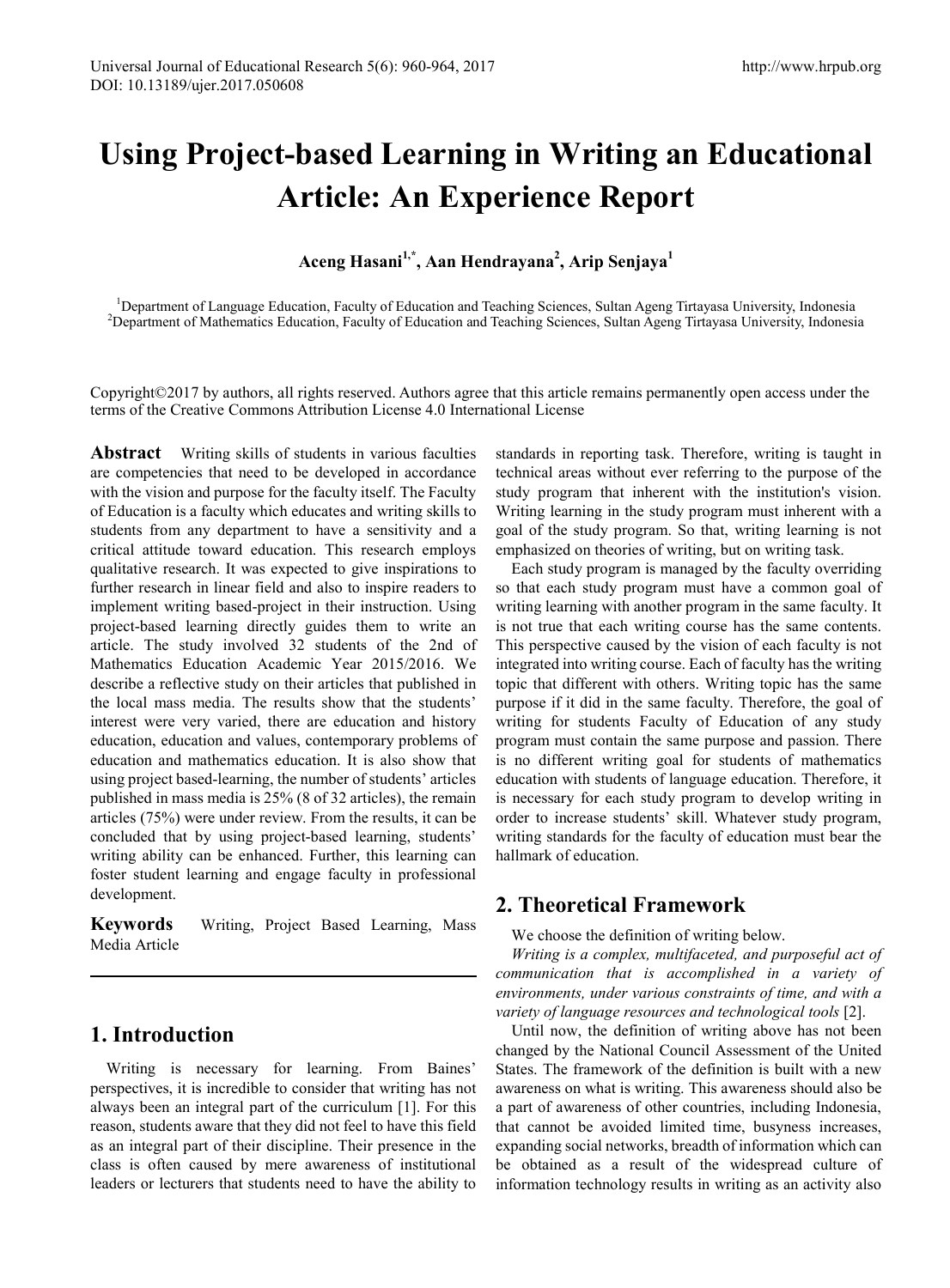be subject the paradigm of information technology in this global network. Technology tools in question refer to the writing system based on information technology. This understanding is useful for us because we use technology as well as purposeful manner.

In [3], Indonesia is the country which has to experience social changes caused by the ability people in writing. The growing religions in this country, the entry of modernization, gained independence, a maturity of society at the beginning of independence, struggle to equalize themselves in Asian and association in the world, never apart of the ability of fighters in writing. Therefore, if the writing ability is low, students are not possible to outdistance their predecessors. Unlike his predecessors which grew into the nation builders from the tradition of literacy print-based literacy, students now running the activity mix and even more interaction with digital literacy. Therefore, education experts to develop education based on the web in order to keep abreast of the times. The presence of internet information technology is an opportunity for students was to fulfill the desire of the project (Lecturer itself, or in the particular institution) the search for information. On the other hand, the giver of the project also can receive feedback which opens the possibility of improvement for both parties. This model has grown old in the education system one of which was recorded in the Quadrille System (Figure 1).



Figure 1. Education Quadrille System [4]

According to instructions that appear on the chart above may be only possible if the recipient of the project produces work that is open (student performance data). Open creation is a work that can be addressed with questions that sharpen the achievement of works. This is one of the advantages learning to write project-based, both the giver project, as well as project recipients, can enhance each other. Giver project can find the results of student work as a point of departure to enhance student jobs(remedies) and along with it enhance the lecturer questions anyway(enhanced question & hints).

Lecturers can utilize world students as a source of learning to write. Task lecturer no more than guides: not all students reading sources can support the objectives. Writes project-based only required readings which support the project.

A method of writing project-based obviously a derivative

from project-based learning that first evolved in Europe which is a response the lack of contextualization, simplification, and abstraction excessive in the classroom [5]. Proulx (2004) stated that project-based learning as a learning based objective, given nature which controls learners in particular purpose. Explained classical theoretical project-based learning

Project-based learning is based learning on the goals, among other things:

- introduce learners to some methods of collecting data needed to write;
- develop learners in a progressive approach in writing;
- enable learners to effectively read data which supports the writing;
- develop learners in terms of imagination and creativity, and skills to build logical scenario in a way comparing data;
- learn to a scenario in, etc.

Proulx, (2004) explained that lecturers can continue the results of project-based learning the more advanced he called "Helpful reverie" (reverie bienfaisante) Innumerable, etc. Student workshop has saved the lecturers from the chaos of their own understanding students' writing and save students from the tradition of literacy is not good, can be forwarded the original project is a daydream: imagine students become productive intellectuals and widely known way to include these works, all or some of the best, in the competition of scientific work at the local level, national, and even the world.

The Proulx theory above factually still applies today. Altogether he was not left behind by the changes. For mere comparison, we can see a number of the following opinion.

(1) Bell (Valls-Barreda, 2016: 31):

Project-Based Learning (PBL) is an innovative approach to learning that teaches a multitude of strategies critical for success in the twenty-first century.... PBL is a student-driven, teacher-facilitated approach to learning…. PBL is a key strategy for creating independent thinkers and learners.

(2) Holm (Valls-Barreda, 2016: 31)

Project-based learning can be described as student-centered instruction that occurs over an extended time period, during which students select, plan, investigate and produce a product, presentation or performance that answers a real-world question or responds to an authentic challenge. Teachers generally serve as facilitators, providing scaffolding, guidance and strategic instruction as the process unfolds.

If we combine Proulx's arguments with Bell's opinion, the most important differentiator in the opinion of Bell is project-based learning is a strategy to create thinker and learners who have the independence. Meanwhile, according to Holm, focused methods learner can conduct students in the real world and train students to be responsive; and lecturer in the opinion of Holm is a facilitator who directed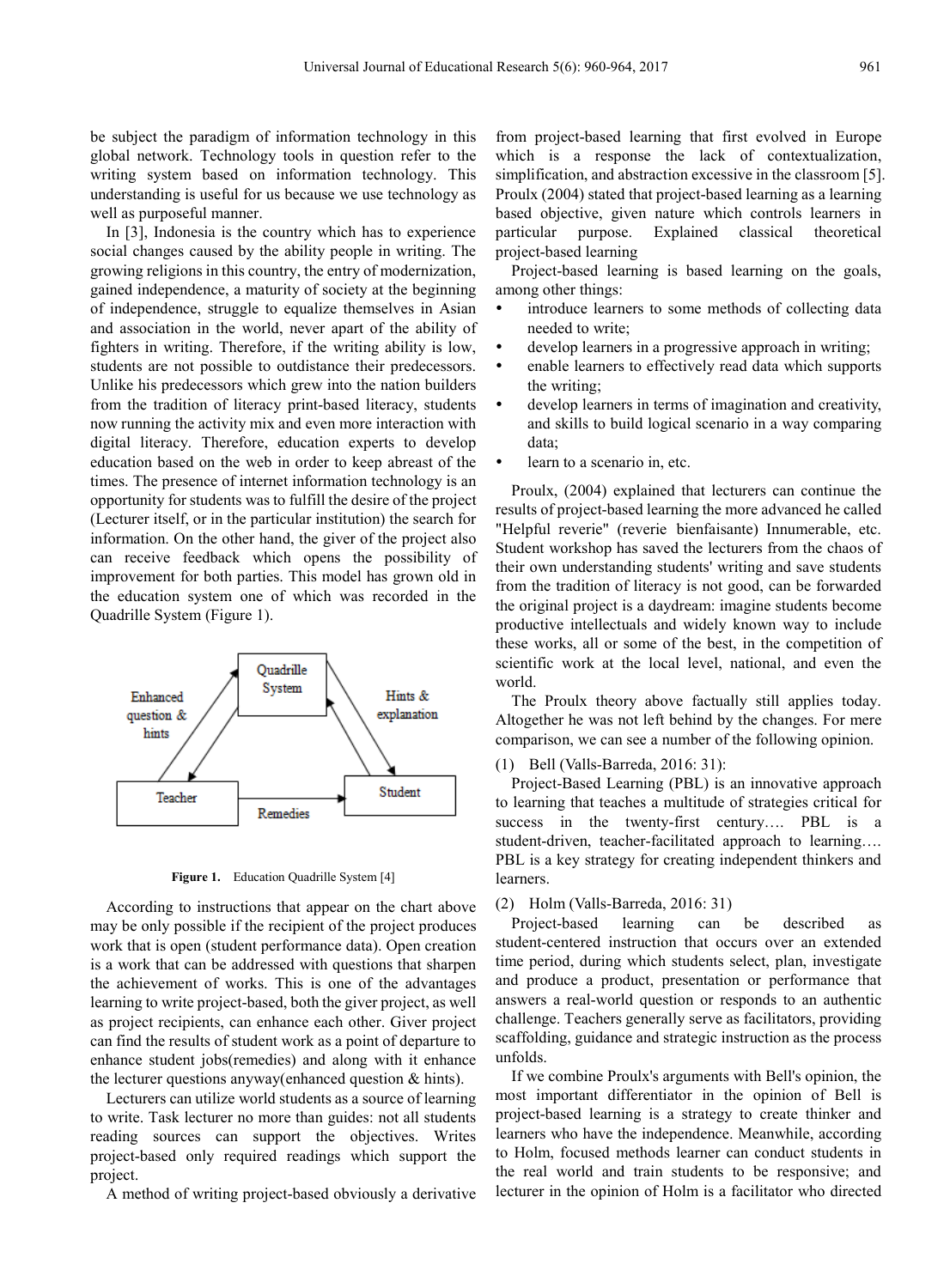them to the goals they want to achieve.

We use the project-based learning stages of Chamberland, Lavoie, and Marquis. The stages as shown in the following chart (Figure 2).



**Figure 2.** Project-Based Learning Stages of Chamberland, Lavoie, And Marquis [6].

Based on the chart Chamberland et al. above, every individual in the classroom treated as individuals with the knowledge different so that the lecturer gives great opportunities on any interest in knowledge. No one student views will be the theme of the project more superior to others. Any interest in knowledge is capital projects for each student. Once a student believes his interest could deliver them at each selection, lecturers helped prepare a framework of article writing in the systematics article. Not all student understands ways of writing a title, a technique to begin writing an article, paragraph development, how to close the paper well. This stage has also accompanied a step of administering the provision of anticipation on sources that will not benefit students. Lecturers provide knowledge on a good resource. They introduced with the names of local and national mass media they can read, and they were given the understanding about the many sites on the internet that is not necessarily well as a source. Once they get the resources to guarantee them, lecturer observes and responds preparation for writing the article. Are the ingredients sufficient? Does the plan have the relevant title the interests of each student? The titles that do not have the characteristics an article soon rectified before they arrived at the stage of writing articles as the final product of the project. Please note by lecturers that at the stage debriefing anticipation and the provision of capital planning, lecturer implicitly should have directed them the acquisition of the final product as product knowledge which can be channeled (Acquisition de

reconnaissance) and become part of the transfer of knowledge for the public (transfer de reconnaissance). This stage is accompanied also by building awareness of students' limitations on time: lecturers prepare deadline for each stage (temps definition). This is equal to defined spirit writing Framework of 2011. At this stage of explanation insight about systematics article, lecturers must not impose a standard formula as a form of collective agreed (individual mode) but also have to appreciate the writing style each individual (collective mode).The final stage, after the deadline, cannot be changed anymore, lecturers to supervise and advise publication of articles to media the selected lecturer as supervision professional.

### **3. Methods**

This research employs qualitative research. Qualitative research has an advantage to let researcher get better inspiration. Further, Lincoln and Guba state that qualitative method is a method which is giving a revelation (its ability to be revelatory) [8]. This research was expected to give inspirations to further research in linear field and also to inspire readers to implement writing based-project in their instruction.

The stages of this research were based on Proulx stages which are described in section 2. The first stage is supervising students to collect suitable data. The second is increasing students' progressivity in developing their article that already written. The third is guiding student in developing a logical scenario and ability to compare the research data. The last stage is stimulating students to engage in cooperative work or togetherness by engaging them to make an evaluation to other students' works and do correction or brainstorming. There are thirty-two students who participate in this research. The students were the first years of mathematics education students.

## **4. Result and Discussion**

According to the data, there are several aspects of this instructional experience. The first, the articles had published create a psychological environment to students' in the sense of students' engaging with external campus environment. The second, for students, writing must be an integral part of the objective of the university. The third, writing based-project instruction, drive the students perspective when dealing with a problem and not only to improve writing ability theoretically. The last, writing not only considered as a subject study to pass away without getting writing competencies.

The number of students' articles published in mass media is 25% (8 of 32 articles). The rest articles (75%) were under review. This data input is limited to the date of July 2, 2016 (see Table 1). Other articles may be issued after the date of July 2, 2016.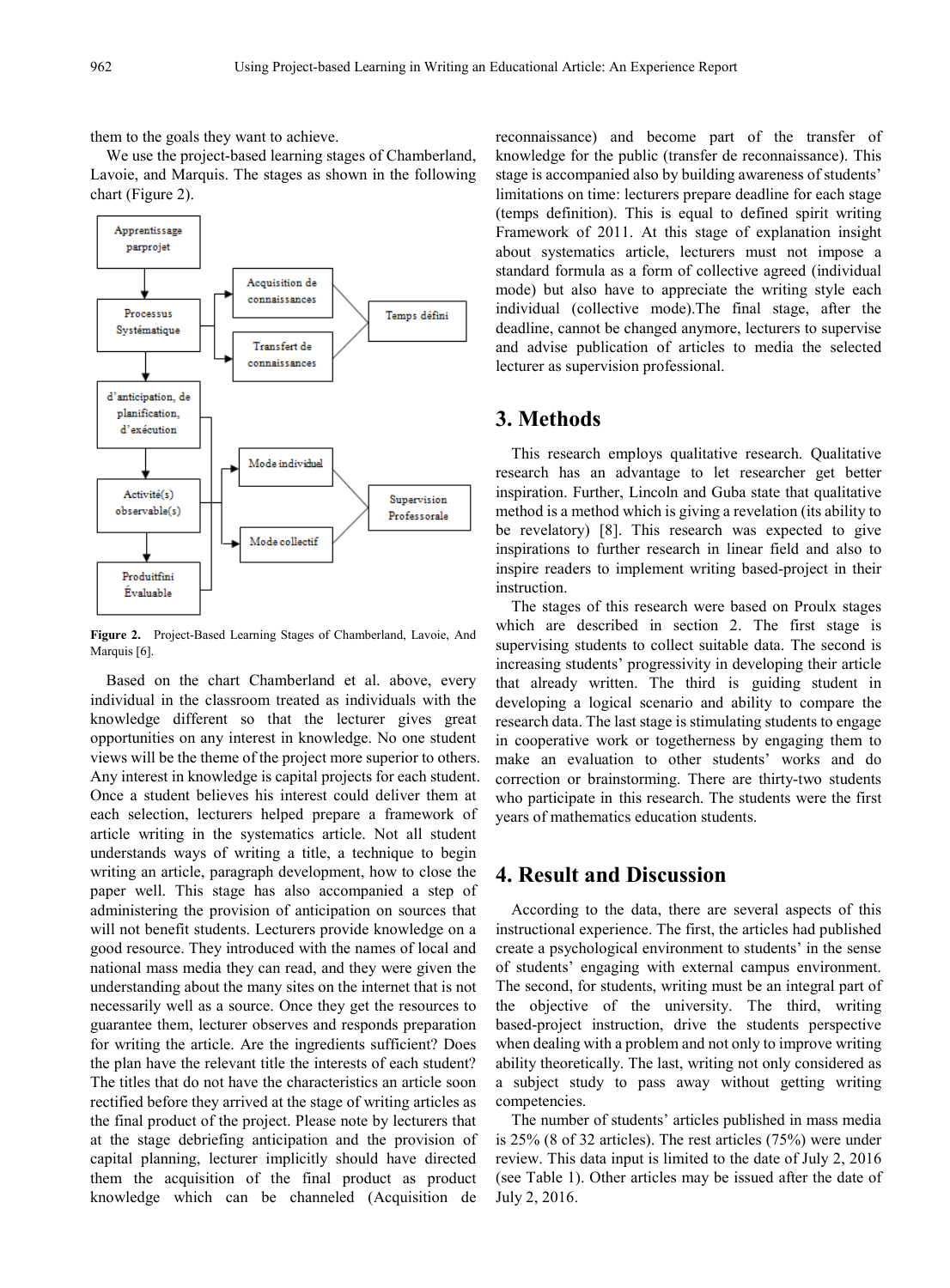| No.            | <b>Students</b> | Title                                               | Sections / Newspapers                 | Publishing date |
|----------------|-----------------|-----------------------------------------------------|---------------------------------------|-----------------|
| -1.            | Student 1       | "Kembali ke Ajaran Ki Hadjar Dewantara"             | "Opini"/KabarBanten                   | May 30, 2016    |
| 2.             | Student 2       | "Masih Adakah Pendidikan Moral"                     | "Opini"/Kadar Banten                  | May 31, 2016    |
| 3.             | Student 3       | "Nyalakan Lilin dan Berhentilah Mengutuk Kegelapan" | "Wacana"/ <i>Warta Banten</i>         | May 31, 2016    |
| 4.             | Student 4       | "Lolos dari Fobia Matematika"                       | "Opini"/Kadar Banten                  | June 1, 2016    |
| 5.             | Student 5       | "Apa Kabar Kurikulum 2013?"                         | "Opini"/KabarBanten                   | June 2, 2016    |
| 6.             | Student 6       | "Si Miskin Ingin Sekolah"                           | "WacanaPublik"/Radar<br><b>Banten</b> | June 3, 2016    |
| 7 <sub>1</sub> | Student 7       | "Ujian Nasional Hanya Formalitas"                   | "Nasional"/SinarPagi                  | June 5, 2016    |
| 8.             | Student 8       | "Problematika Pendidikan Tinggi"                    | "WacanaPublik"/Radar<br><b>Banten</b> | June 8, 2016    |

**Table 1.** Students' Published Articles

According to the table above, it can be seen clearly that the students' interest were very varied. Education and history education (1); education and values (2, 3, 6); contemporary problems of education (5, 7, 8); and mathematics education (4). Table 1 above is representing students' writing achievement as an act of public communication. This achievement also represents the increasing of the students' engaging with society. This fact proved that project-based learning makes students think out of their discipline (mathematics education). From eight published articles, there is only one article that concern with mathematics topics (number 4). However, when examined again seven other writings, students use their mathematical thinking implicitly to construct their ideas. These findings reinforce research that has been done before by Boaler (1998) and his opinion [10]) stating that the project-based learning can be a trigger for learners in the use of multiple intelligent.

Further, the writing contents of all published article were criticizing the social problem in educational aspect. The article "*Kembali ke Ajaran Ki Hadjar Dewantara*" is criticism of the unclear direction of education in Indonesia, this is important for students of the faculty of education. "*Masih Adakah Pendidikan Moral*" is a critique of the many news that violates the moral, which is one of the important tasks prospective teacher and also as an exercise social control.

"*Nyalakan Lilin dan Berhentilah Mengutuk Kegelapan*" is the criticism of many who protest without a solution, it indicates the author began to think of anything more important than protests. "*Lolos dari Fobia Matematika*" is criticism of the low mathematics achievement nationally, which is a fundamental part of the field of science. "*Apa Kabar Kurikulum 2013?*" is a critique of loneliness news implementations curriculum in 2013 after the magnitude of the training budget that has been issued. "*Si Miskin Ingin Sekolah*" is a critique of the many people poor who cannot school; "*Ujian Nasional Hanya Formalitas*" is criticism over the lack of clarity competency criteria for students after graduating from a national exam; "*Problematika Pendidikan Tinggi*" is criticism of the high unemployment students after college graduation. This is in line with the opinion [11] which states that the ability to think critically concerned with

the understanding of contextual author. Writing without mastery social context, context of the times, the context of the historical development science author, environmental context (See the definition of writing according to NAEP), is writing without insight.

Writing is the way to express the idea according to the author knowledge. Students of educational faculty have sufficient knowledge about education. By writing, students can exercise their writing ability according to their interest in educational themes. Therefore, their conception about education can increase significantly.

According to those topics above, students of educational faculty can create articles related to education. Rus (2016) stated that writing tasks requiring students to produce types of texts which are specific to the profession are likely to be successful, as they create and maintain motivation. And so, the characteristics of the students are important when assigning writing tasks. At the same time, the paper suggests some activities, strategies and methods which a language instructor may use during the class for an adequate achievement of teaching objectives for a lesson focused on the development of writing skills.

Project-Based-Learning (PBL) can be implemented to organize learning around projects [13]. This teaching approach considers constructive learning theories [14], where learners become active constructors of their knowledge. Students exploit PBL to cooperate in solving real problems and accomplishing tasks typical for world of work. It is easy to follow that PBL requires high student involvement. Producing an artifact that is of interest since others can use or view it represents a very motivating factor. It is recognized that motivation can do the difference between success and failure of a learning experience more than any other factor. In this scenario, the lecturer has a less central role and students result to be responsible for their own learning (learner-center education, while learning is the result of their interaction (learner–learner interaction).

The implementation of project-based learning forces students to think reflective. This learning gives big opportunity to students and lecture to communicate each other to create an article. Allan and Driscoll (2014) argued that integrating reflection into existing assignments has three